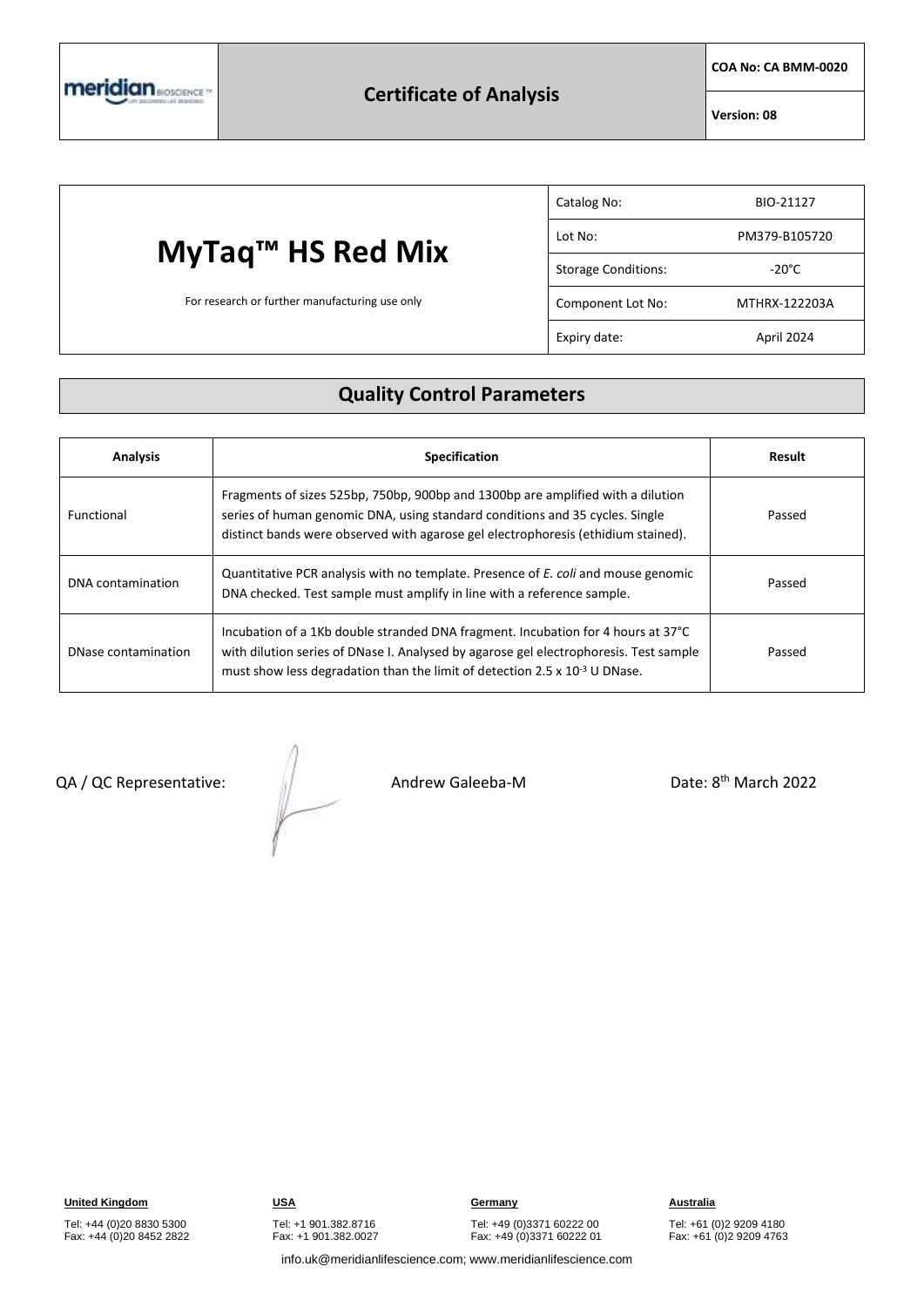**COA No: CA\_XBB-0054**

**Version: 08**

## **Solution A MyTaq™ Extract Kit**

For research or further manufacturing use only

| Catalog No:                | BIO-21127       |
|----------------------------|-----------------|
| Lot No:                    | PM379-B105720   |
| <b>Storage Conditions:</b> | $-20^{\circ}$ C |
| Component Lot No:          | MXA-022203A     |
| Expiry date:               | April 2024      |

### **Quality Control Parameters**

| <b>Analysis</b>     | <b>Specification</b>                                                                                                                                                                                                                                         | Result |
|---------------------|--------------------------------------------------------------------------------------------------------------------------------------------------------------------------------------------------------------------------------------------------------------|--------|
| Functional          | Fragment of size 1Kb was amplified, with a dilution series of DNA extracted from<br>mouse tails and mouse cells, using standard conditions and 35 cycles. Single distinct<br>bands were observed with agarose gel electrophoresis (ethidium stained).        | Passed |
| DNA contamination   | Quantitative PCR analysis with no template. Presence of E. coli and mouse genomic<br>DNA checked. Test sample must amplify in line with a reference sample.                                                                                                  | Passed |
| DNase contamination | Incubation of a 1Kb double stranded DNA fragment. Incubation for 4 hours at 37°C<br>with dilution series of DNase I. Analysed by agarose gel electrophoresis. Test sample<br>must show less degradation than the limit of detection 2.5 x $10^{-3}$ U DNase. | Passed |

QA / QC Representative:  $\frac{1}{2}$  Andrew Galeeba-M

Date: 8<sup>th</sup> March 2022

Tel: +44 (0)20 8830 5300 Fax: +44 (0)20 8452 2822

Tel: +49 (0)3371 60222 00 Fax: +49 (0)3371 60222 01

Tel: +61 (0)2 9209 4180 Fax: +61 (0)2 9209 4763

info.uk@meridianlifescience.com; www.meridianlifescience.com